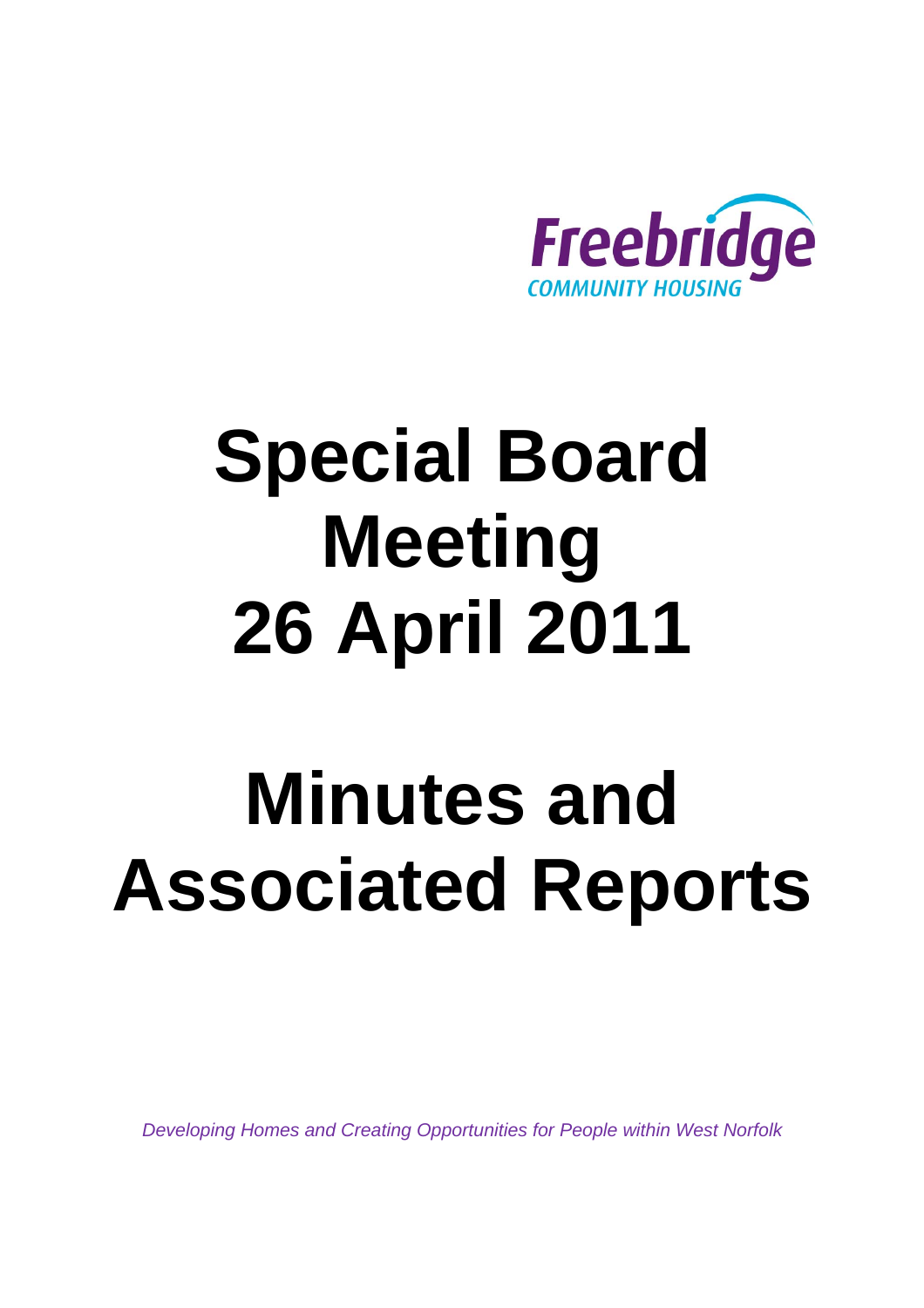#### **FREEBRIDGE COMMUNITY HOUSING (FCH) BOARD**

#### **Minutes of a Special Meeting of the Board held on Tuesday 26 April 2011 at 6.30pm in the Conference Room, Juniper House, Austin Street, King's Lynn**

#### **PRESENT:**

Ray Johnson (Chairman) Lesley Bambridge Matthew Brown Sylvia Calver Nigel Donohue Irene Gammon Geoffrey Hipperson Michael Jervis Ian Pinches

#### **IN ATTENDANCE:**

| <b>Tony Hall</b>     | $\sim$         | <b>Chief Executive</b>                 |
|----------------------|----------------|----------------------------------------|
| Sean Kent            | $\sim$         | <b>Executive Director (Resources)</b>  |
| <b>Abigail Ellis</b> | $\blacksquare$ | <b>Executive Director (Operations)</b> |
| Malcolm Fry          | $\sim$         | <b>Assistant Director of Finance</b>   |
| Angus MacQueen -     |                | <b>Company Secretary</b>               |

#### **73/11 APOLOGIES AND WELCOME**

Apologies for absence were received from Bill Guyan, Paul Leader and Colin Sampson.

The Chairman welcomed Ian Pinches, who had recently been appointed as an independent board member and was attending his first meeting of the Board.

#### **74/11 DECLARATIONS OF INTEREST**

There were no declarations of interest.

#### **75/11 FAIRER FUTURES – THE AFFORDABLE HOMES PROGRAMME FRAMEWORK** (report not available confidential)

The Chief Executive presented a report which described a proposed bid to the Homes and Communities Agency (HCA) for Affordable Housing Grant, supported by a business case for conversion of a proportion of existing vacant social housing to new affordable rent.

The Board noted that new properties built with the aid of HCA grant within the Affordable Homes Programme would have to be let at an affordable rent level, equivalent to 80% of market rent. Additionally, Freebridge would be required to convert 40 existing vacant properties from social rent to the new affordable rent per year until 2015. The Board considered whether it was appropriate to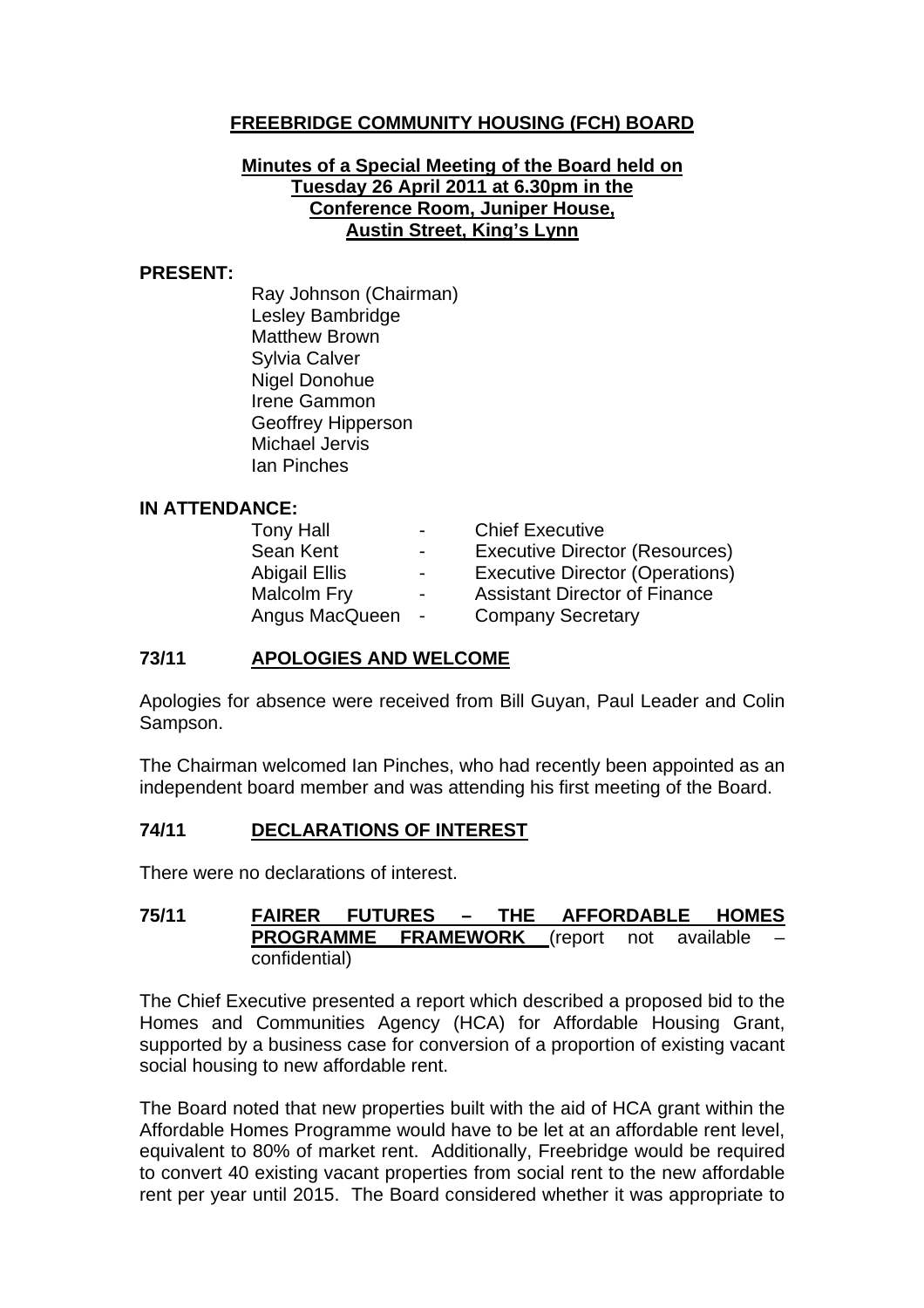pursue a bid on that basis, or whether it may be sensible to wait for a few years before making a bid, in the hope that the rules might change. The Board determined that, in view of the large number of people on the waiting list for affordable housing in West Norfolk, it had a moral duty to pursue a bid at this stage. There would also most likely be pressure for a bid to be made by Freebridge. Furthermore, in its business planning work, the Board had acknowledged the need to build new homes, at the very least to cover for losses through the Right to Buy scheme. By making a bid now, Freebridge would not be committed to anything and there may be room for negotiation at a later date. If a bid were not made now, it could be more difficult to apply for grant in the future.

Some concern was expressed that the new affordable rent levels would be considerably higher than Freebridge's current rents, which were around 60% of market rent. It was possible that Housing Benefit would cover the difference in many cases, although reforms to the benefit system could impact on this. It was noted that some kind of assessment would be made as to the financial situation of housing applicants, although the details of this were not yet known; this would be considered when the Board developed its tenancy strategy, as would length of tenancies. The ideal would be that people progressed from social rent to affordable rent and, ultimately, to private sector housing/home ownership. It was stressed that existing tenants would continue to pay rent at the current level.

Concern was also expressed that the new regime would create a two-tier rent structure, whereby tenants could be paying very different rent levels for very similar properties. It was noted, however, that this was quite usual within social housing. The Government's rent restructuring system, introduced over 10 years ago, had been an attempt to address this, but even now social rent levels varied, both for properties owned by the same landlord and for properties in the same area owned by different landlords. Freebridge had itself been operating with a two-tier rent system, as existing tenants at transfer had benefited from a rent guarantee for the first five years of Freebridge's operation, limiting the rent increases required to reach target rent under rent restructuring, whilst new tenants since transfer had been charged at target rent with immediate effect.

The Board considered whether it would be appropriate to initiate some lobbying, possibly through the National Housing Federation, to indicate its discomfort with the new affordable rent system and/or to express its concern at the lack of guidance available. It was felt, however, that it would be more constructive to focus efforts on making the new system as fair as possible, and that lobbying against the system might have a negative impact on the consideration of Freebridge's bid. It was hoped that clarity and guidance would emerge over the coming months. The Board would have opportunities to shape policy when it considered the Localism Bill and its tenancy strategy.

In answer to questions, officers made the following points:

• The conversion of the 40 social housing units to affordable housing per year until 2015 would occur as and when the units became vacant.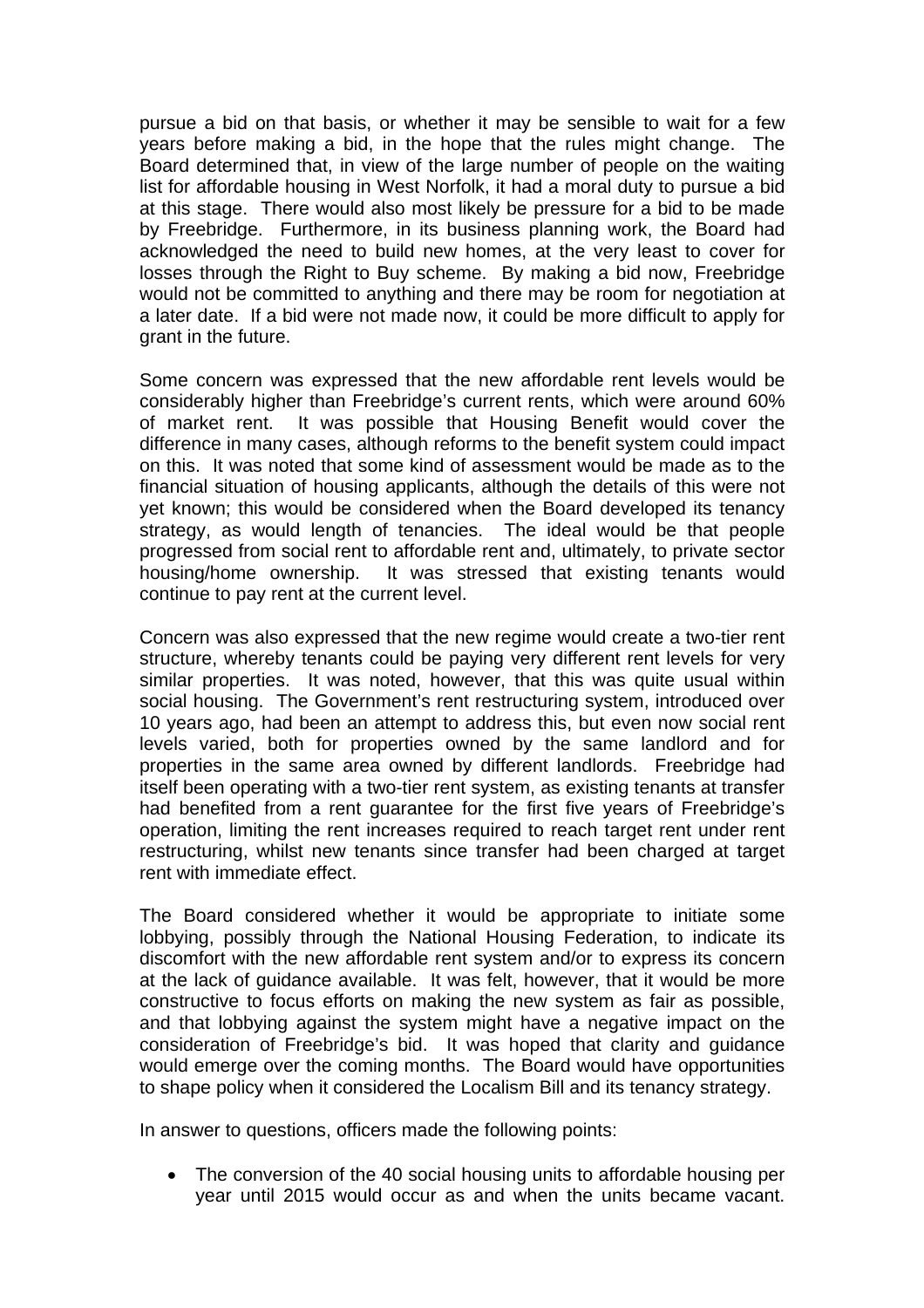The 40 units would not be the first 40 that became available each year; some, such as sheltered housing and those with disability adaptations, would most likely not be included. The Board would approve the details as part of its tenancy strategy.

- The scheme whereby Freebridge would manage properties on behalf of private owners would be an optional one; it would not involve compulsory purchase.
- All policy changes and determination of individual schemes would be referred to the Board.
- Whist the bid to the HCA could increase Freebridge's risk profile with the funders, it should still be possible to remain within the funders' risk tolerance. The proposal put forward was a cautious one.
- The Chief Executive had applied to the Borough Council for a waiver to the clawback that would be applicable on the extensions to four properties referred to in the report.

#### **RESOLVED:**

- 1) That the programme offer to the HCA for the development of 72 properties be approved
- 2) That the conversion of 40 vacant social housing units to affordable housing per year until 2015 be approved.
- 3) That proposals be submitted for the empty homes programme and to provide extensions to four existing properties.
- 4) That authority be delegated to the Chief Executive, in consultation with the Chairman, to negotiate the final details with the HCA.

#### **76/11 FINANCIAL PLAN UPDATE**

Confidential item

#### **77/11 [BUSINESS PLAN TARGETS 2010/11 \(click here to go to](#page-5-0) report)**

The Chief Executive presented a report which proposed the corporate Business Plan targets for 2011/12.

A member questioned whether an average of 10.7 days lost through sickness per person was a sufficiently ambitious target. In response, it was explained that this target was better than Freebridge's current performance, and achievement of the target would be seen as a step towards ongoing improvement. Freebridge had made significant progress in tackling sickness absence, and had introduced robust policies to manage it. The demographics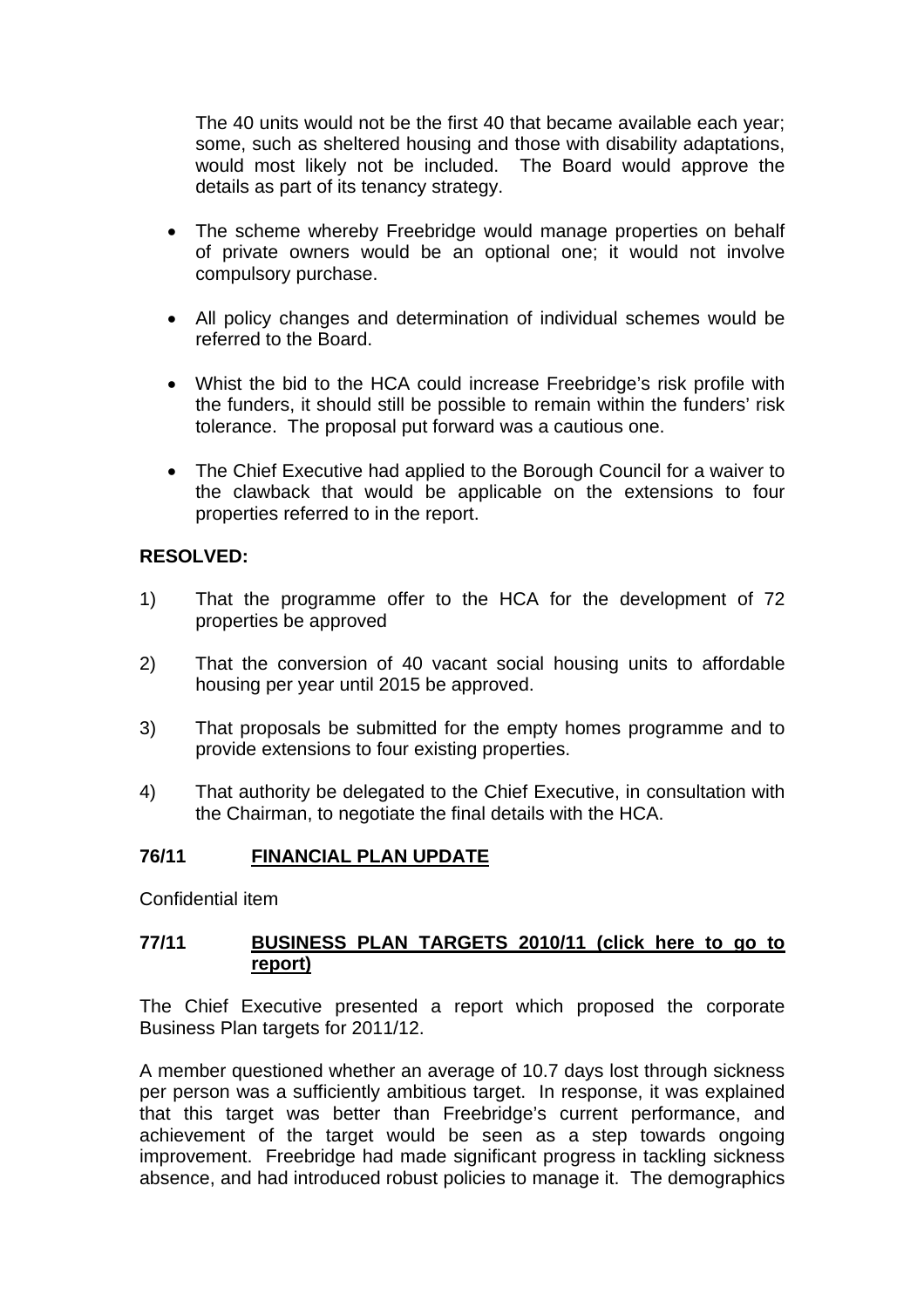of Freebridge's staff in terms of age meant that there was always likely to be an element of sickness absence, and this situation would most likely be exacerbated by the removal of the default retirement age. The figures were always skewed by a few long-term absentees.

In answer to a question, the Chief Executive clarified that the target of "200 new skills" was based on each member of staff acquiring a new skill.

**RESOLVED:** That the 2011/12 Business Plan targets be approved as presented.

#### **78/11 ANY OTHER BUSINESS**

#### **(a) Trainee of the Year**

The Chairman advised that a Freebridge joiner, Daniel Woodhouse, had been named "Trainee of the Year" by Norfolk Training Services. The Board asked the Executive Director (Operations) to pass on its congratulations to Mr Woodhouse.

#### **(b) Retirement of Board Member**

The Chairman said that Geoffrey Hipperson had indicated that he would not be remaining on the Board following the local elections on 5 May 2011, as he was not standing for re-election to the Council. The Chairman thanked him for his significant contribution to Freebridge as a Board member, both before and since the housing transfer.

**The meeting closed at 8.10pm.** 

**CHAIRMAN**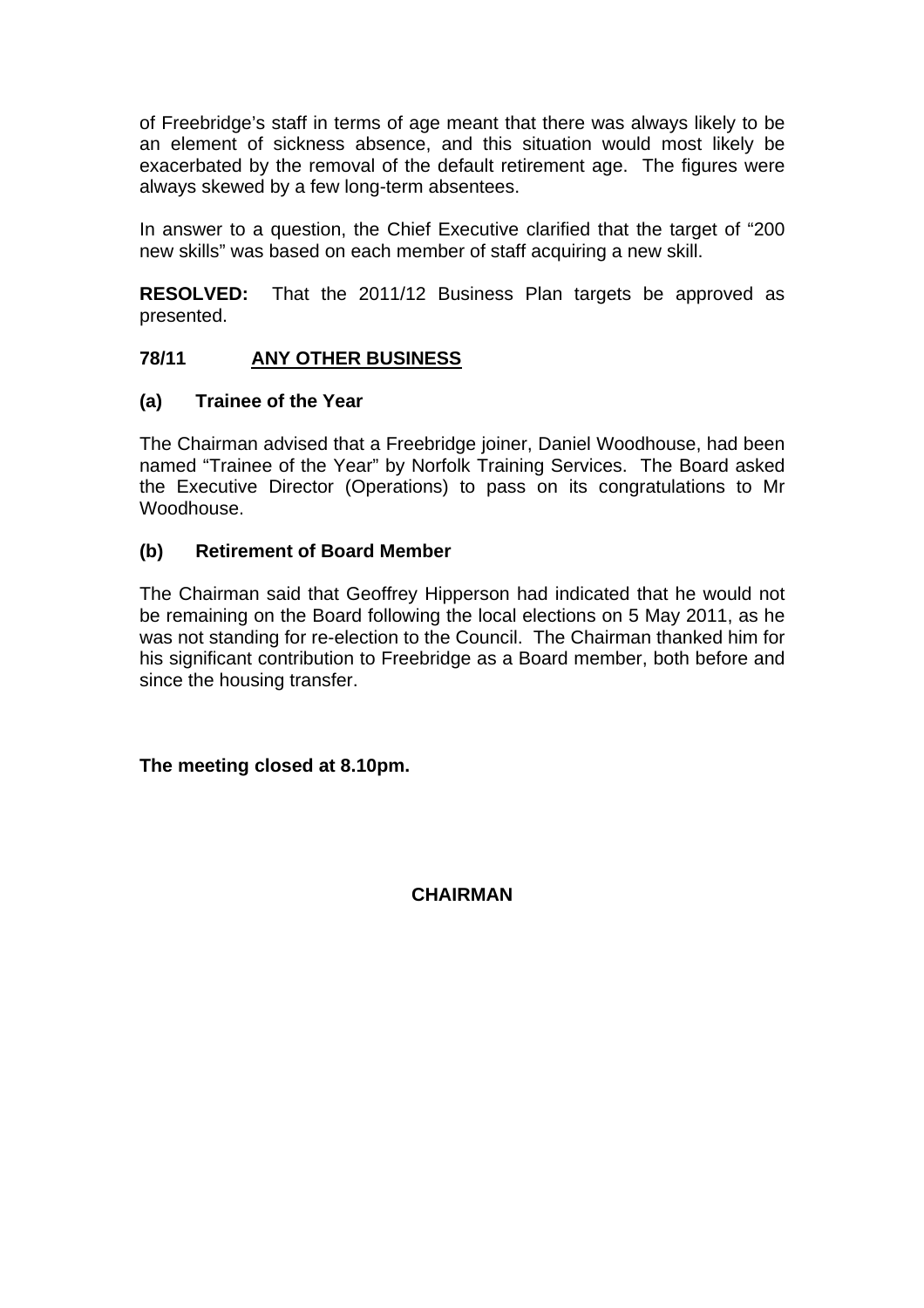### <span id="page-5-0"></span>**Freebridge Community Housing The Report to the Board**

| <b>Author</b>            | <b>Tony Hall</b>      | <b>Report Type</b>     |  | Impact      |               |     |
|--------------------------|-----------------------|------------------------|--|-------------|---------------|-----|
| <b>Related Work Ref.</b> |                       | <b>For Decision</b>    |  | <b>High</b> | <b>Medium</b> | Low |
| <b>Business Plan</b>     |                       | <b>For Information</b> |  |             |               |     |
| <b>Consultation</b>      | <b>Executive Team</b> |                        |  |             |               |     |

### Meeting Date: 26<sup>th</sup> April 2011

#### **Report Title: Business Plan Targets 2011/12**

#### **Purpose:**

To approve the Business Plan targets for 2011/12

#### **Policy/Strategy Implications:**

None as a result of this report

#### **Finance and VFM Implications:**

The financial implications have been built into the Business Plan

#### **Customer Care/Equality and Diversity Implications:**

The targets support the Board's existing Customer Care Policies

#### **Risk Assessment (cross-reference with FCH Risk Map):**

1.2 Governance Framework. Board direction not implemented. Impact: Critical, Likelihood: Low Extensive Board member involvement in developing and monitoring the Plan reduces risk.

#### **Recommendations:** It is recommended that the Board

(i) Approve the 2011/12 Business Plan targets

#### 1 **Background**

1.1 At its meeting on the 11<sup>th</sup> April, the Board approved the new 2011 - 2015 Business Plan. It was agreed that the Board would be presented with the 2011/12 plan containing the corporate targets. The plan is set out in Appendix 1.

#### 2 **Targets**

#### **Increasing Satisfaction**

#### 2.1 90% Customer Satisfaction

Customer satisfaction remains a key business driver. The 2010/11 target was 83% our outturn for the year was 88.2% (March/April) which is upper quartile using the Housemark benchmark comparisons. It will become increasingly difficult to stretch this target.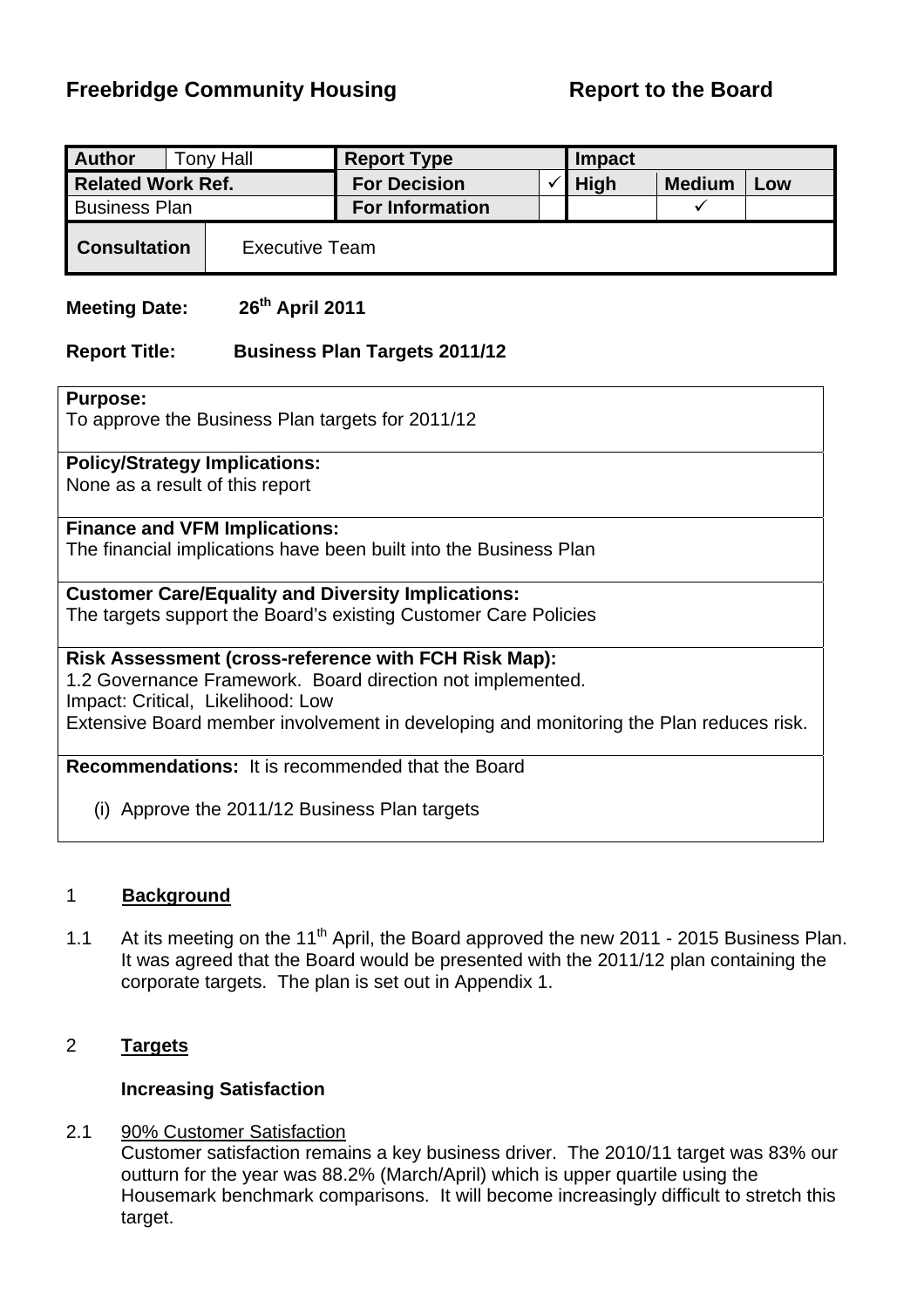2.2 Average Days Lost to Sickness 10.7

This is a new target and it is intended to be a 'proxy' indicator of staff satisfaction. At the present time average sickness is 11.5.

#### **Community Focussed**

- 2.3 Conclude Tenancy Visit Pilots 500 This will be a new project. It has been highlighted following consistent feedback from tenants that they value more regular contact with Freebridge.
- 2.4 85% Satisfaction With Views Taken Into Account This also remains a key business driver. Last year we set a target of 75% with an outturn of 79.4% (March/April), which is well within the top quartile.

#### **Appreciating Assets**

#### 2.5 95% Decent Homes

 The target for full compliance with the Decent Homes Standard is June 2012. By the end of the financial year Freebridge need to achieve 95% Decent Homes. The current year estimated outturn is 82%.

#### 2.6 18 New Homes

 We currently aim to complete 15 new homes within the Homes and Communities Agency Programme during 2011/12. In addition we have allowed for the potential purchase of miscellaneous properties e.g. Hillington Square.

#### **Increasing Capacity**

#### 2.7 200 New Skills

 This is a new target. It is seen as a driver to underpin our aspiration for Freebridge to develop as a learning organisation.

#### 2.8 £333,000 Cost Reduction

 This is an existing target we built into financial planning in order to ensure that we consistently out-perform the Business Plan.

3 The Board are requested to approve the targets.